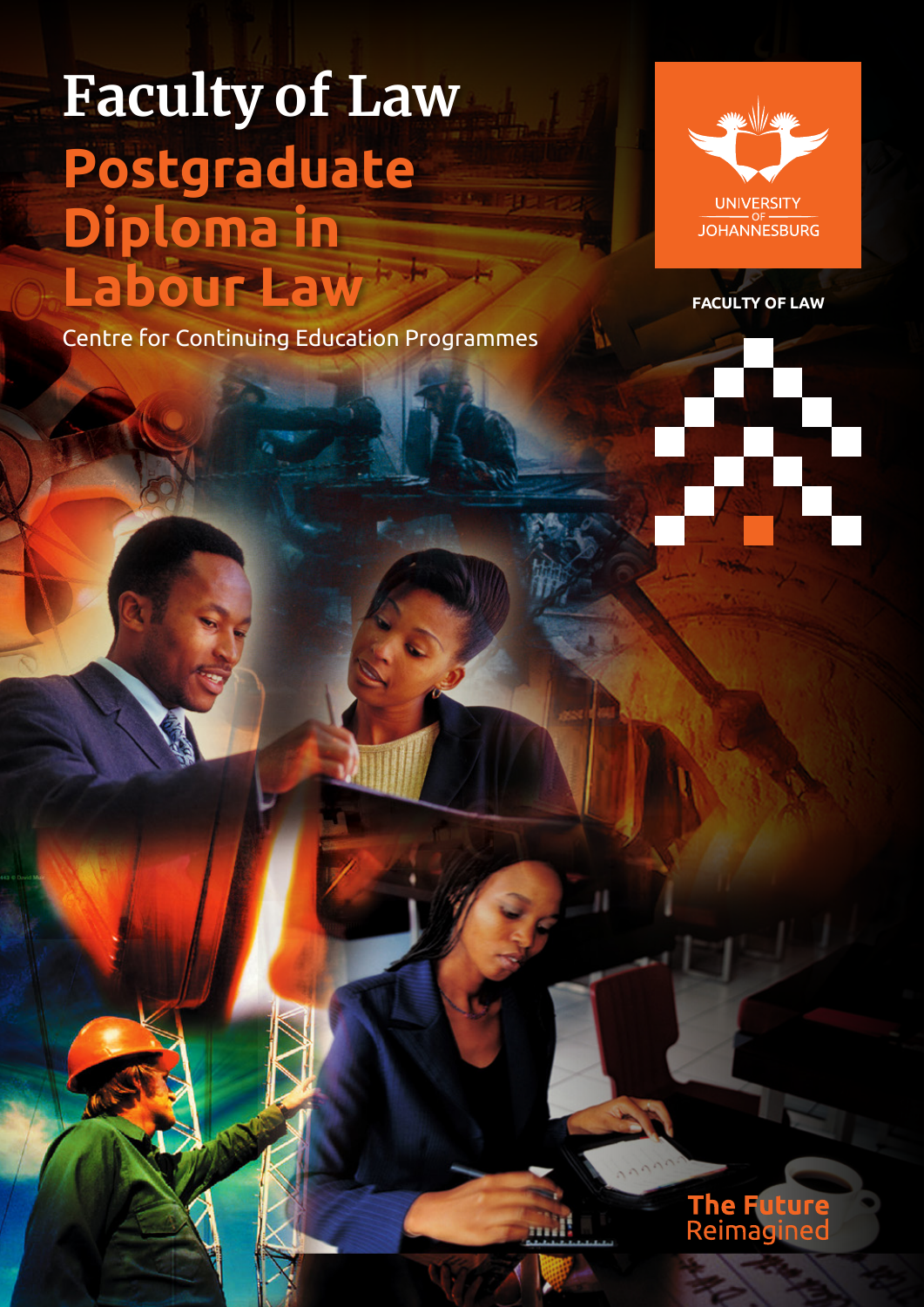#### **Purpose**

The programme is aimed at providing practical-oriented training in labour law to people in the legal profession, the business world, trade unions and the public sector. Lectures are spread over the course of a year and are presented by academics and legal practitioners. Those who have already benefited from the course include attorneys, advocates, legal advisers, labour consultants, civil servants, labour relations and personnel officers, managers and trade union officials.

The programme will incorporate the law as it is regulated in the Labour Relations Act and other relevant labour legislation of recent origin.

#### **Programme Overview**

- South African labour law: historical and international context
- **The Labour Relations Act: primary objects and basic structures**
- **E** South Africa and the International Labour Organisation
- **The contract of service and other sources of labour law**
- **Vicarious liability**
- Restraint of trade
- **The impact of the Bill of Fundamental Rights on labour law**
- **Unfair dismissal**
- Dismissal on account of (mis)conduct, (in)capacity or operational requirements
- **Unfair labour practice**
- **Trade unions and employers' organisations**
- Organisational rights
- **Freedom of association and victimisation**
- Closed shop and agency shop agreements
- **Bargaining councils and statutory councils**
- $\blacksquare$  The role of collective bargaining
- Workplace forums
- **Conciliation, mediation and arbitration: theory and practice**
- **Dispute resolution procedures**
- Strikes
- **Protest action for socio-economic reasons**
- **Picketing and boycotts**
- **Lock-outs**
- $\blacksquare$  Transfer of undertakings
- **Reviews and appeals**
- **Representation**
- **Interdicts and other Labour Court orders**
- **Management prerogative and unilateral action**
- $\blacksquare$  Equality in the workplace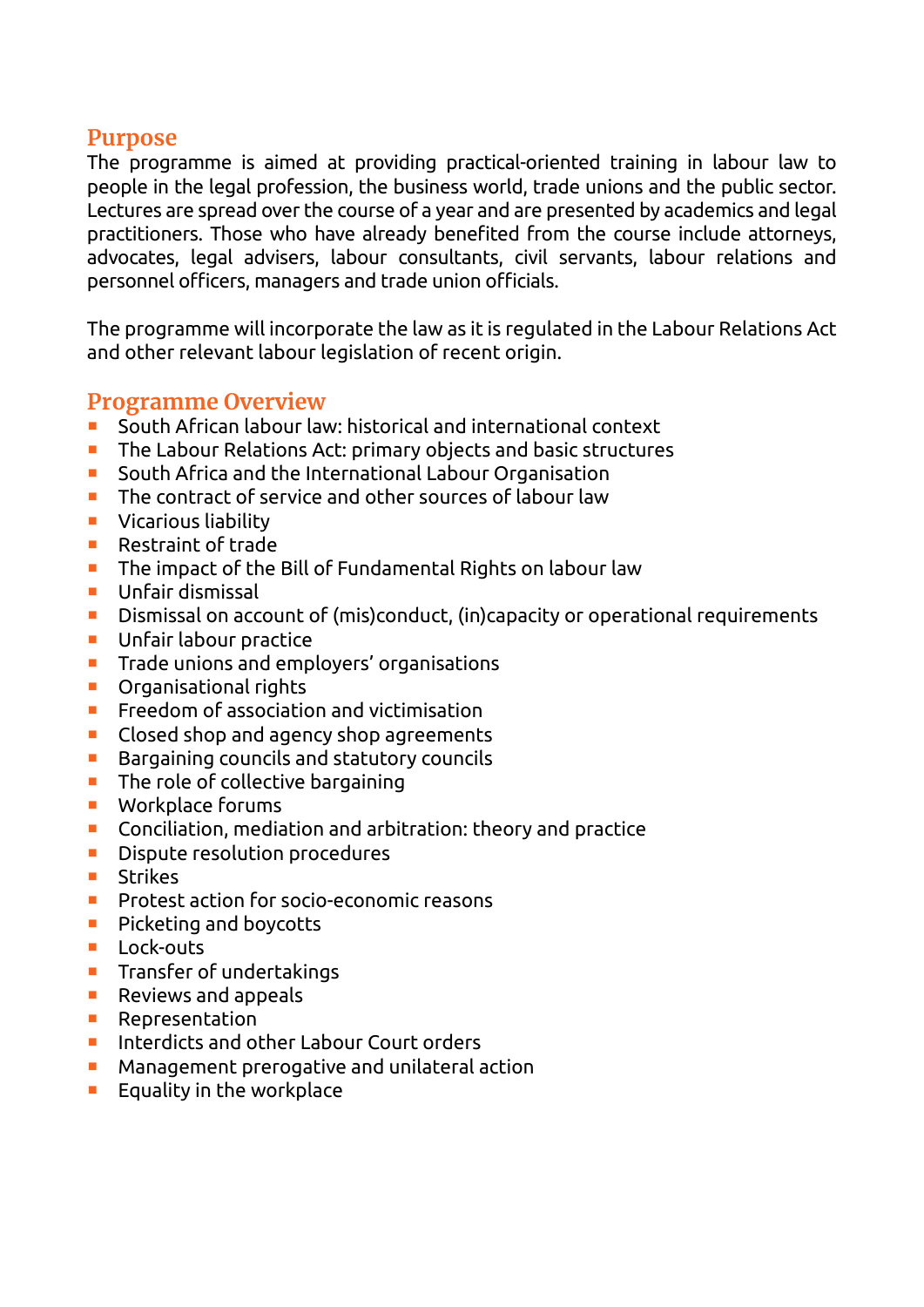The Postgraduate Diploma in Labour Law is a one year extra-curricular programme consisting of two, 3 or 4-day **compulsory** workshops in the year. This programme does not consist of separate modules but all topics, above are contained in the full programme offering.

Kindly note that Contact Sessions are subject to COVID-19 and Lockdown regulations.

#### **Programme Leader**

Prof. E.S. Fourie, HoD, Department of Public Law, APK Campus

#### **Assessment**

There will be a written examination at the end of the academic year. Two or more assignments must be submitted during the year.

## **Admission Requirements**

A Senior Certificate plus a Bachelor's Degree or National Higher Diploma – Pre 2014 an NQF Level 6 qualification (360 credits). Post 2014 – NQF Level 7 (360 credits). Proof of the course weight, i.e. the number of credits or notional hours must be supplied in writing - full Academic Record). The number of students is restricted to selected applicants.

#### **Career Path**

*The qualification does not grant entry to the LLM or similar qualifications.*

# **Application To Enrol**

Online application can be made from 16 August 2021. Applications close on **25 February 2022**.

The following documents must be submitted with the Application:

- 1. **Certified** copy of ID Document;
- 2. **Certified** copy of Matric Certificate. Any other school leaving certificate must be evaluated by the Matriculation Board;
- 3. **Certified** copy of Tertiary qualification certificate/s;
- 4. **Certified** copy of the Academic Record of your qualification/s;
- 5. **Certified** copy of Marriage/Decree of Divorce Certificate (if applicable i.e. if your name or surname differs from your ID and any qualification certificate.)

Foreign (SADC) Students must have their School Leaving Certificate and Tertiary Qualification Certificates evaluated by SAQA. This could take a couple of months so please do this timeously.